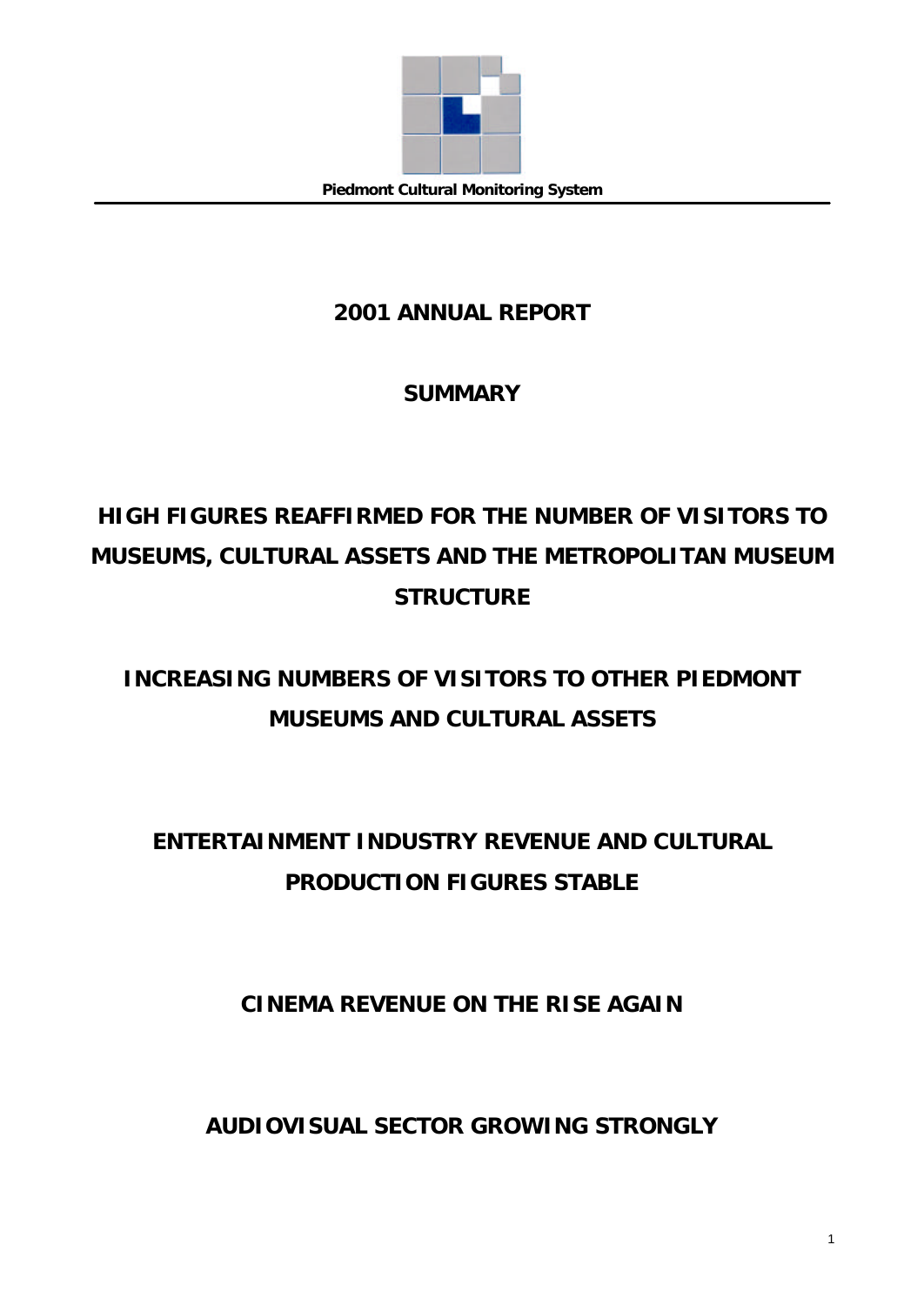

## **1. CULTURAL CONSUMPTION**

## **1.1 Visitors to museums and cultural assets**

**The number of visitors to museums and cultural assets in Piedmont measured for 2000 was reconfirmed for 2001. This significant stability is evidence of the consolidation of demand at the highest levels seen since post war years, but can also be seen as an indicator of decelerating growth.**

The number of visitors to **Turin's Metropolitan Museum Structure** – which includes the majority of museums in the metropolitan area and assets belonging to the circuit of Savoy residences – during 2001 was **1,839,668.** If the figures for the reopening of the Palazzo Madama are also considered, the number of visitors increased by **0.73% in comparison to 2000**, whereas a drop of 1.31% is measured if only the museums and cultural assets monitored during 2000 are taken into consideration.

The number of visitors to museums and cultural assets in the **extra-metropolitan regional area** was 900,558 – **an increase of 5.42%** over the figures for 2000.

Overall, there were 2,740,226 visitors to the 80 museums and cultural assets monitored throughout the entire region, 67% of which in the Turin metropolitan area.

The total of over 2,700,000 visits throughout Piedmont during 2001 was achieved thanks to a combination of conditions which rendered the region's cultural heritage more attractive:

- ?? **a period of intensive investment;**
- **ex** efforts by museums to offer more programmes specially tailored for schools and the younger **segment of the market**;
- ?? **more concerted collaboration between participants** and the **development of initiatives collateral to the visit itself** have contributed to propose a wider and more diverse cultural offering;
- ?? **more incisive coordination, collaboration and programming policies**, which have brought tangible results, in terms also of public awareness of the structure and of more active participation in cultural aspects of life, above all by the local public and habitual visitors.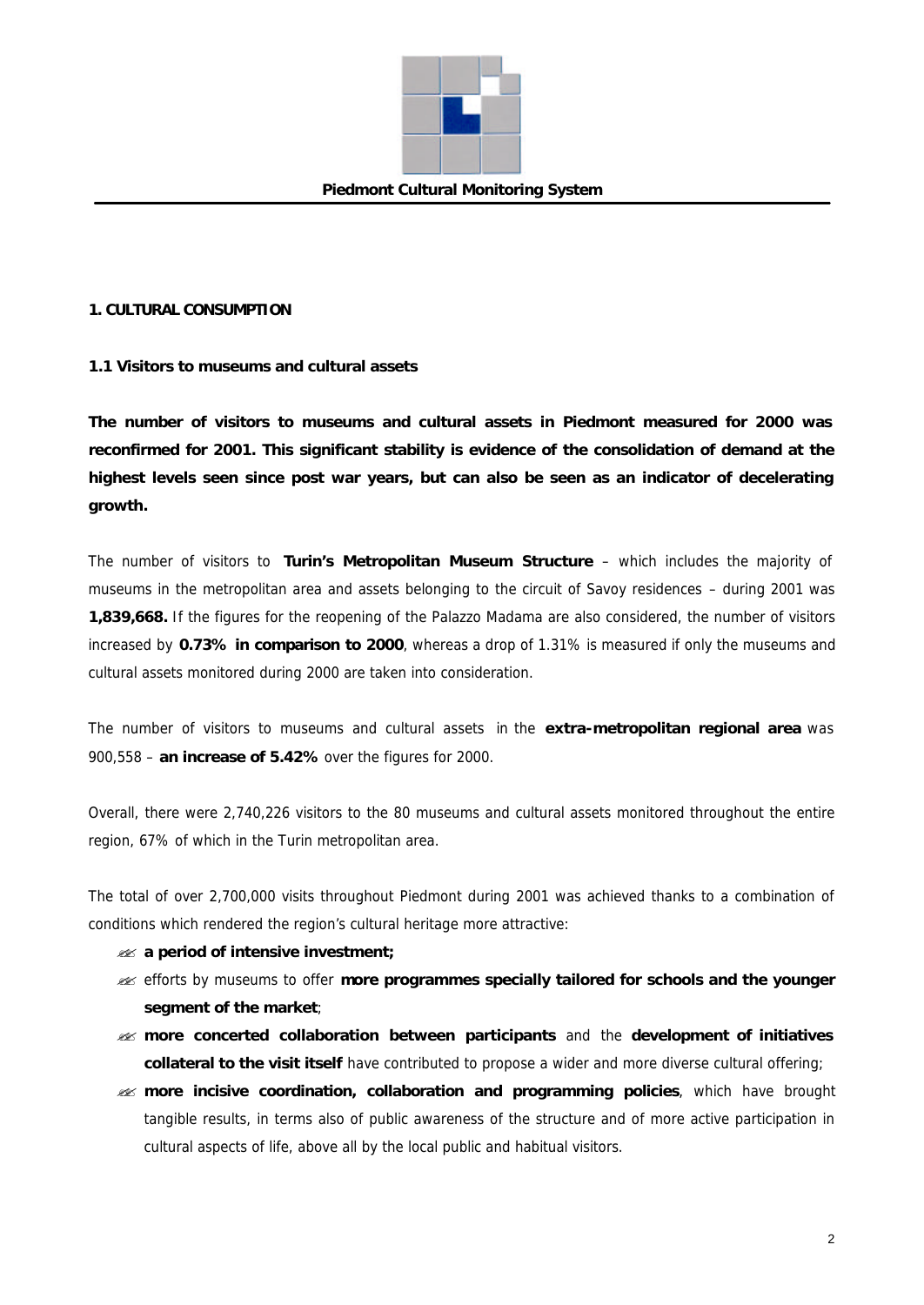

While during 2001, as in previous years, it was still the Metropolitan Museum Structure that attracted the greatest share of visitors, the significant increase in visitors to museums and assets situated throughout the rest of the territory is an indication of a new dynamism and ability to attract, which are the results of a period of investment into both structures and activities.

Unlike the three year period from 1998-2000, which was marked by exceptional events (1998 and 2000, Exposition of the Turin Shroud, 1999, the great Baroque exhibition and 2000, opening of the Cinema Museum), 2001 was a relatively normal year. However, the negative after-effects of the attack on the Twin Towers do bear consideration: these consisted of a significant reduction in the number of visits, estimated at approximately 100,000 units.

**The stabilisation which appears to mark 2001 suggests that a new threshold has been reached, which would require new investments to be made in order to overcome.** On the other hand, the results of the long period of investments into cultural assets are still far from exhausted: the enhancements which will be made to the current cultural offering over the next few years (including the reopening of the Museum of Ancient Art at Palazzo Madama, the transfer and expansion of the Savoy Gallery and new opportunities for expansion and improvement for the Egyptian Museum, etc), will present new possibilities to increase public interest in museums and the cultural heritage.

## **1.2 Live entertainment**

The lack of detailed information from SIAE on the consumption of live entertainment in Italy, due to the abolition of taxes on performances, renders it impossible to prepare statistics and draw comparisons between what occurred in Piedmont and what happened in other Italian regions for each category of entertainment. Therefore as a source of data for 2001, the Borsa Teatro (theatre market), published by Agis in the "Giornale dello Spettacolo" was used, together with a census of individuals involved in the regional territory conducted directly by the Osservatorio (monitoring body).

The data provided by the Borsa Teatro only regards to a subgroup of the whole market, as it is only concerned with ticket sales for plays, musical comedies and concerts held solely in Agis associated theatres and halls.

According to the Borsa Teatro, on a national scale the number of sites has increased by 12.9% with respect to the previous year, whereas the number of spectators has fallen by 6.2% - corresponding to over 370,000 units less. **Piedmont, with 480,907 ticket sales, was the only region in Northern Italy in which there was**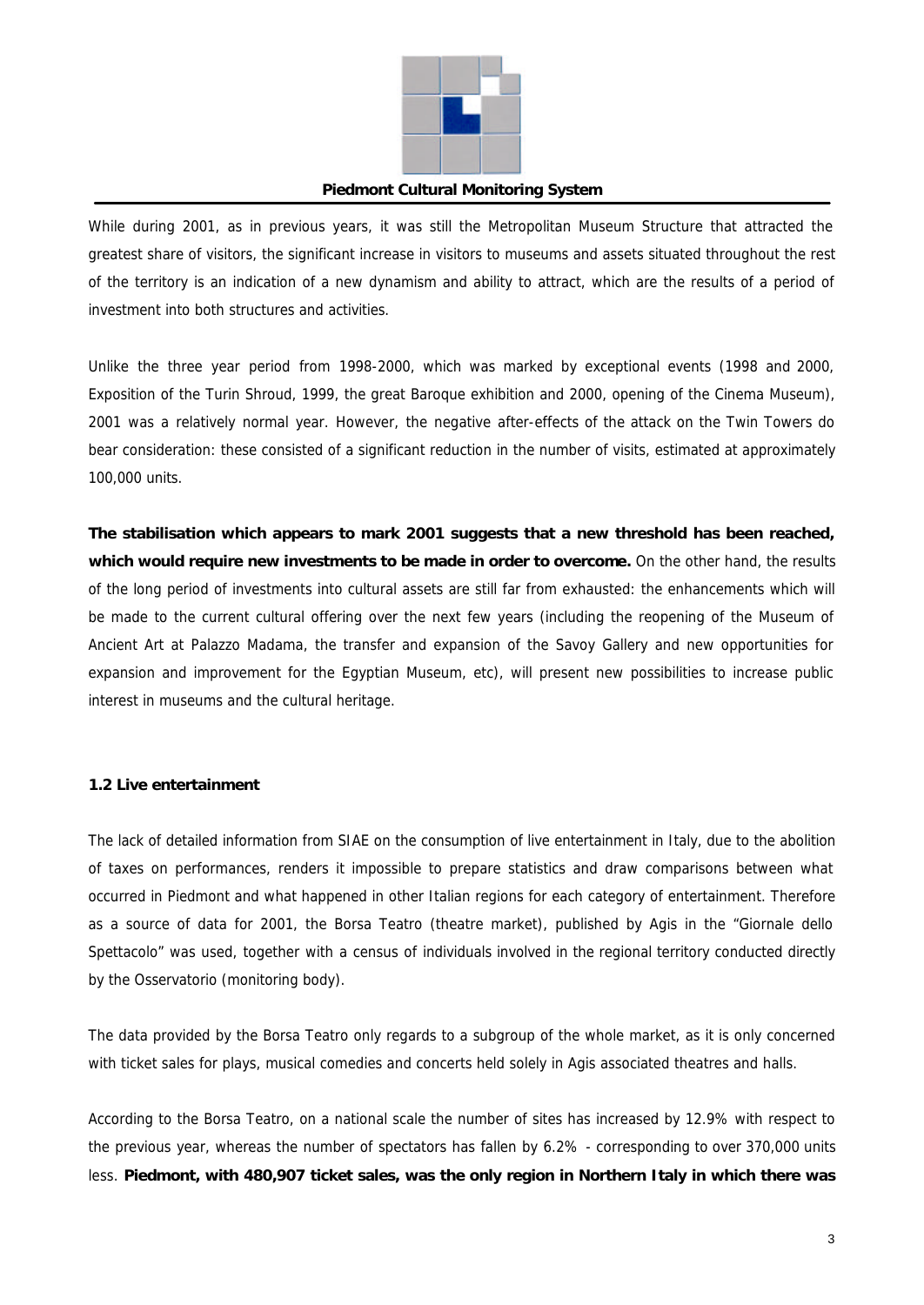

**an increase in consumption (measured at 24%): in numerical terms, Piedmont was the region in which the largest increase was registered.**

Piedmont is the fifth region in terms of number of spectators after Lombardy, Latium, Emilia-Romagna and Tuscany. Calculating the ratio between ticket sales and resident population, **the average ticket sales figure per capita in Piedmont is close to the National average, with the region coming seventh.** Analysing the consumption data for the resident population, the city of Turin also comes seventh nationally. The city's average of 23 tickets per 100 inhabitants is less than figures for other metropolitan cities (Milan, Bologna, Florence, Bari, Rome and Genoa).

In terms of the distribution of live performance spectators throughout the territory, Turin province comes first, with 74%, followed by Cuneo (represented by the city of Alba), with 9%, Novara, with 8.7% and Alessandria, with 6%. The remainder of the province counts for less than 1% of the regional total. It is interesting to note that the distribution throughout the territory is strongly influenced by the activity of the Teatro Stabile in Turin, which establishes the season's programmes for the Teatro Sociale in Alba and the Teatro Coccia in Novara. According to the spectator figures given by the Borsa Teatro, another notable area is Vercelli, where the Teatro Barbieri totalled almost three thousand spectators over a monitored period of nine days.

**The figures for ticket sales per inhabitant reflect a trend toward the limitation of consumption, and therefore of expenditure in general for the population of Piedmont, which had already been observed in previous years.** Unlike areas with stronger tourism based economies, the Piedmont theatre public is predominantly local, therefore the figures are not particularly influenced by the influx of tourists to summer events. However, it is important to note that a proportion of the events held in the region are free, and therefore are not recorded in the statistics.

Data from the OCP census indicates a situation of stability in the consumption of theatre facilities. During the 1999/2000 season, the number of spectators for the companies monitored by the OCP was approximately 970,000, whereas monitored subjects operating in the musical sector totalled 575,000 spectators.

**Festivals are annually gaining more importance in the context of live performance,** although the figures for 2000 relative to 67 subjects monitored by the Osservatorio (with approximately 1.2 million tickets sold) indicate an overall decrease. This decrease can almost entirely be attributed to changes in summer event programming. However, this does not imply that cultural consumption in Turin is slowing down, and is only a result of changes to the festival formula and a reduction in free, open air events. Indeed, 2000 saw the implementation of a new festival formula, the Extra-Torino Festival, a new feature for the city of Turin: this new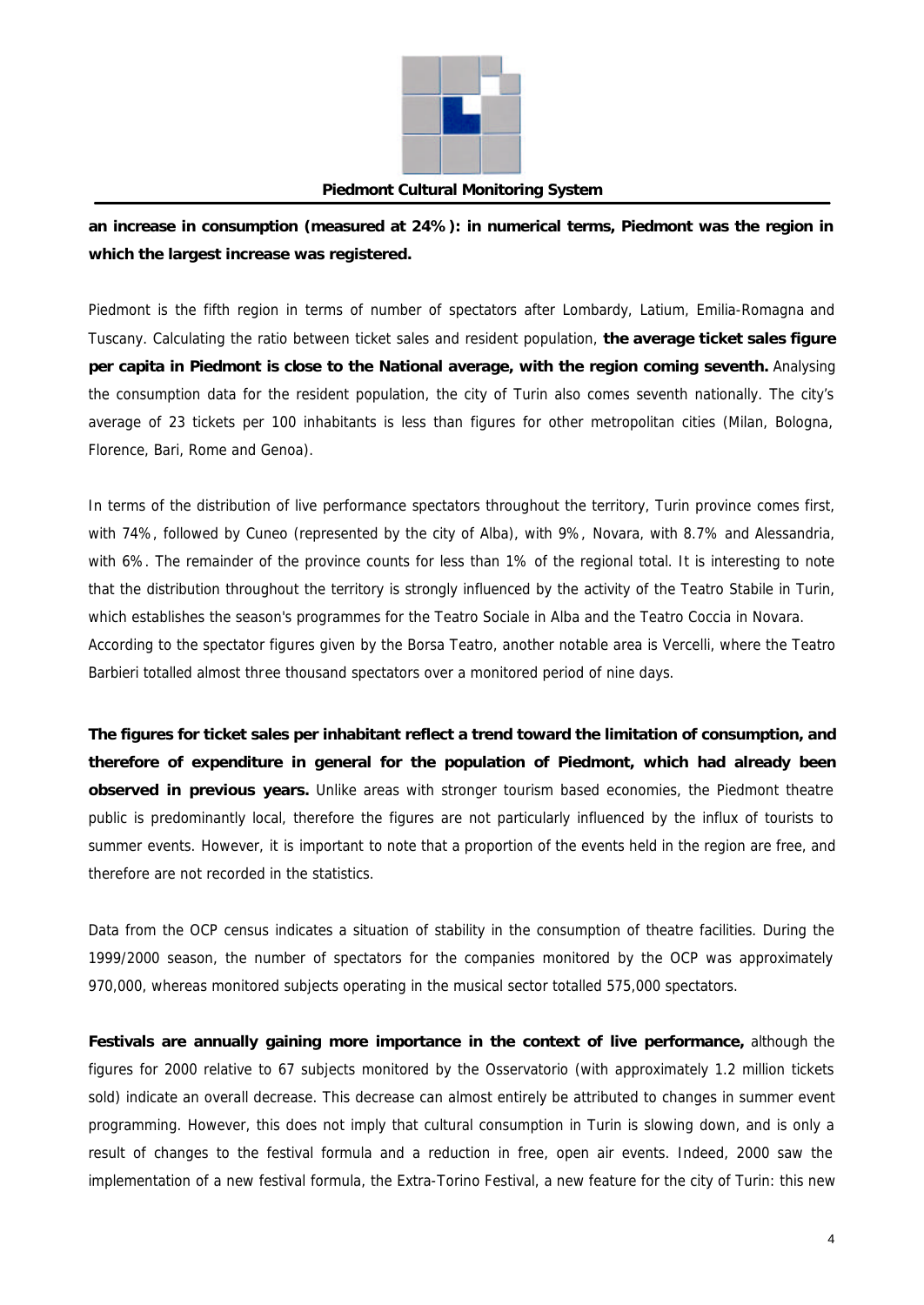

offer in part reoriented the consumption patterns of visitors to other festivals and of the public frequenting the series of summer events grouped together in the "Giorni d'Estate" programme.

Productive and organisational structures also exist in the form of circuits, acting as a network through which their cultural product can be distributed geographically. Examples of these are "Piemonte in musica", "Piemonte a teatro", "Teatro Ragazzi Giovani Piemonte", "Blues al femminile", "Piemonte al cinema" and "Il cinema diffuso".

The extremely unreliable availability of data for the entertainment industry provided by official statistics sources necessitate further expansion of current monitoring systems.

## **1.3 Cinema**

During 2001, the **overall demand for cinema in Turin** remained practically constant: there was an **increase of 1.60%** with respect to 2000. After a period of reduced consumption, 2001 was therefore a moderately successful year. The total number of spectators in 52 cinemas throughout the city was 3.2 million, with box office takings totalling 16.5 million Euro.

These positive results are largely due to the figures for March, with over 20% more spectators, and February, with an increase of almost 15%. During these two months, eight of the twenty most popular films in 2001 were released, including three Italian films: *"L'ultimo bacio"*, "*Le fate ignoranti"* and *"La stanza del figlio"*. Once again, monthly spectator figures are strongly influenced by the programmes offered by cinemas and by the results of individual films.

During summer 2001, the initiative first tested in summer 2000 was repeated, which was intended to prevent the summertime drop in film releases. The films *Pearl Harbor* and *Shreck*, attracting over 106,000 spectators throughout cinemas in Turin, confirmed the success of the initiative, although there were still lower figures for summer with respect to the rest of the year.

## **Over the last five years, the number of cinemas showing new films in the regional capital increased from 38 active screens in 1997 to 52 in December 2001.**

The percentage of cinemas in the city centre relative to the rest of the territory has decreased, as during the last three years the number of cinema screens outside the historical centre has increased from 18 in 1999 to 25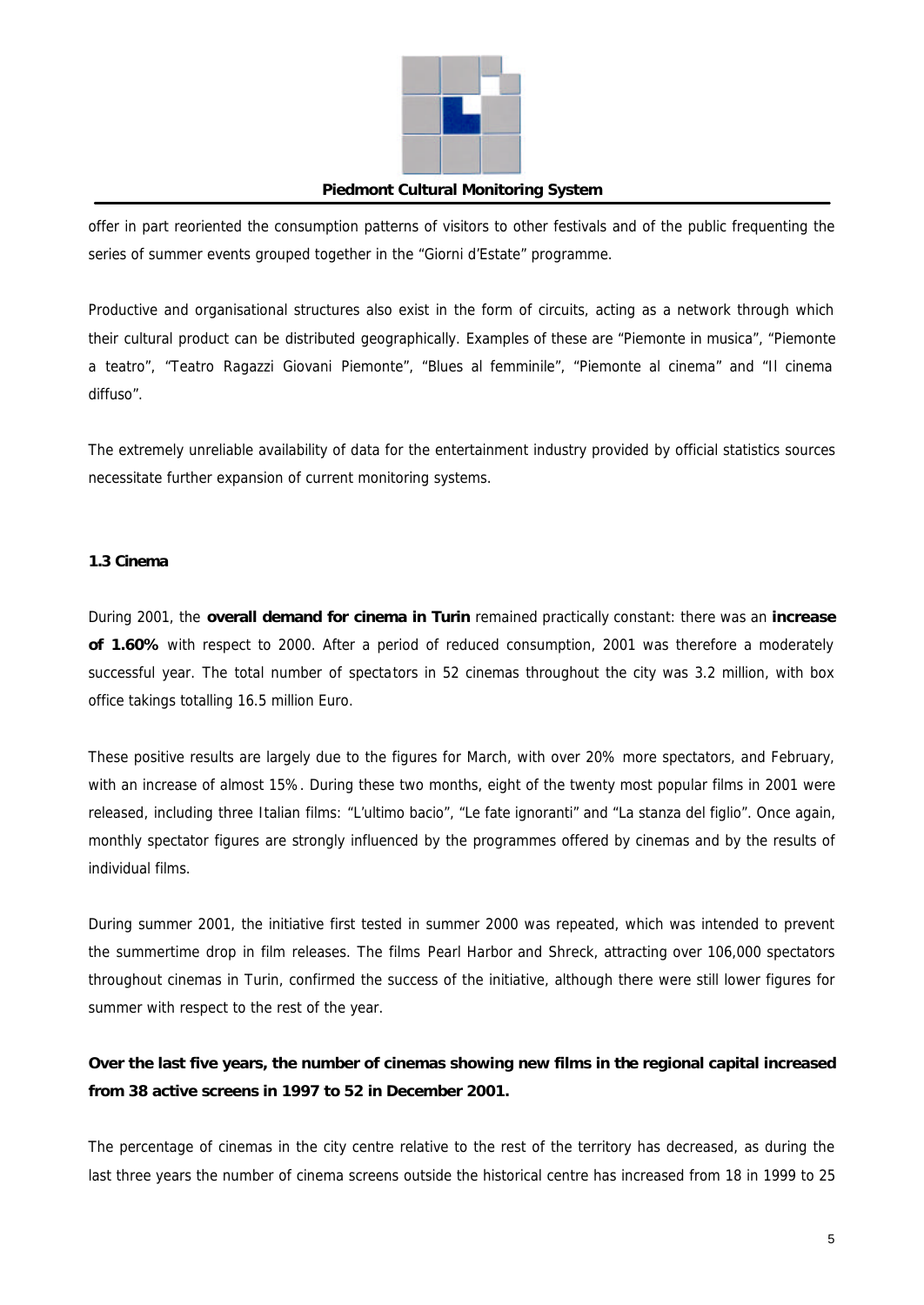

in 2001. However, despite the increase in sites, there has not been a significant increase in spectators, as this figure is largely influenced by the programme of films offered.

During 2001, the OCP monitored 32 cities in the region (including Turin), for a total of 166 screens. **There were over 7 million spectators** during the year, with the public spending a total of 74 billion Lire (over 38 million Euro).

After a two year period of constant decline, figures for cinema demand in Piedmont during 2001 reversed the trend with a 1% increase compared with 2000. Nonetheless, as Turin represents 45% of the spectators monitored, this assessment is strongly influenced by the size of the market in the regional capital. Excluding Turin from the calculations, a decrease of 0.5% is seen with respect to figures for 2000, confirming a substantially static overall picture.

## **2. RESOURCES**

**The balance for the cultural industry in Turin during 2000, as far as the sub-sectors monitored directly by the OCP are concerned, is approximately 1.4 billion Euro, which includes:**

- ?? **over 246 million Euro of public funding (State, region, Province and Municipalities);**
- ?? **approximately 60 million Euro from bank-backed Foundations and from Councils for the evaluation of the artistic and cultural heritage;**
- ?? **75 million Euro spent on live performance, cinema and ticket sales for exhibitions and museums (therefore excluding cultural product purchases, such as works of art, books, records, tapes, CD-ROMs, DVDs, hi-fis, etc.);**
- ?? **878 million Euro of publishing industry sales;**
- ?? **165 million Euro of audiovisual and multimedia industry sales.**

## **2.1 Public sector spending**

During 2001 there was an increase in public sector spending on culture, confirming the trend of growth seen over previous years. It is estimated that overall approximately 246 million Euro of public funds was spent on culture in Piedmont during the year 2000.

However, this figure does not include a number of categories, such as:

 $\approx$  public works involving cultural heritage handled by councils other than those for culture;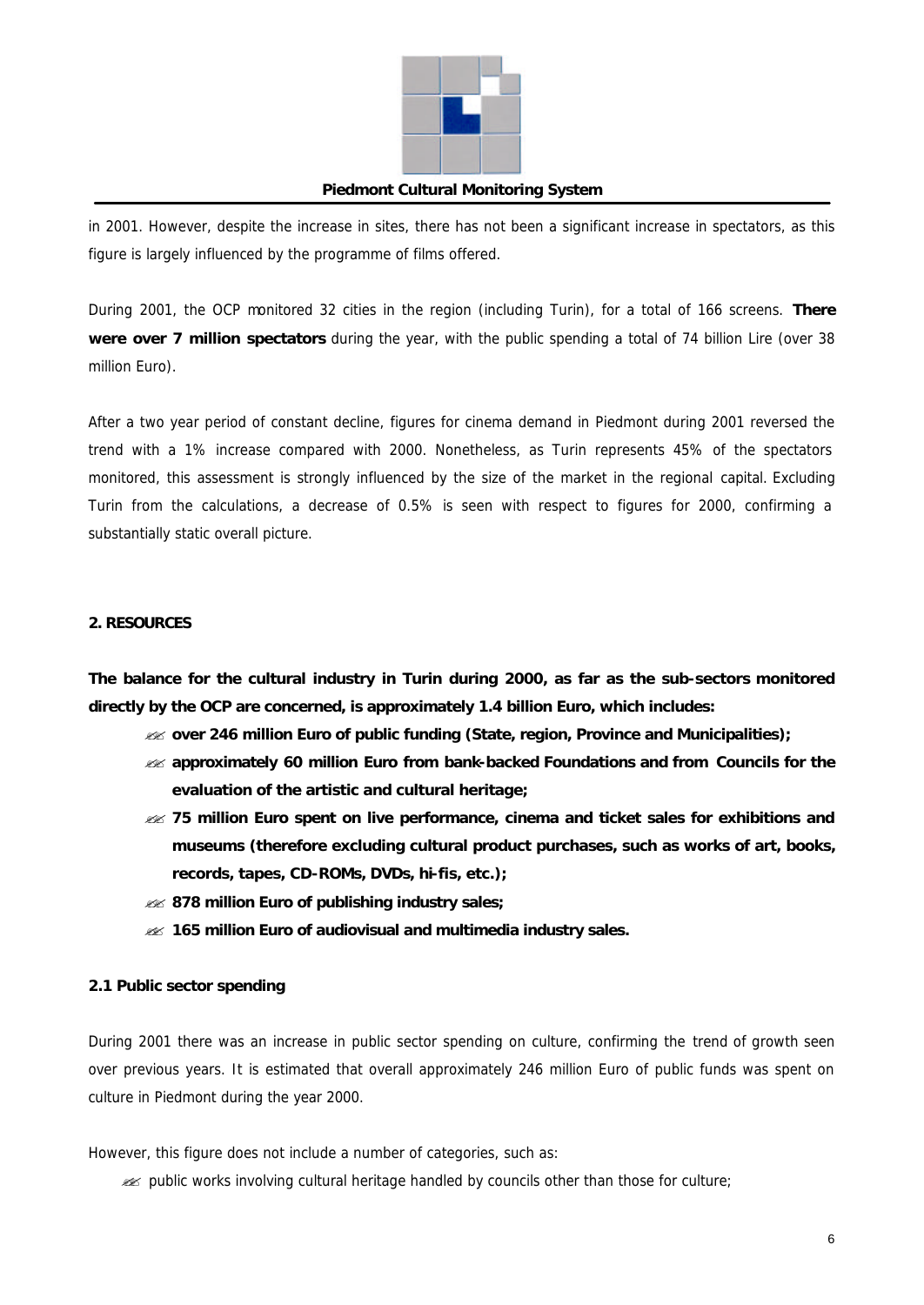

- ?? the quota of works which, despite regarding cultural activities and assets, are co-financed by other councils;
- $\gg$  extraordinary State funding for the recuperation of heritage (e.g. financing for the Reggia di Venaria);
- $\mathscr{A}$  expenditure by municipalities with less than 15,000 inhabitants;
- **22** resources for specialised or university libraries.

## **2.2 Woks funded by bank-backed Foundations and Councils**

Resources for culture provided by bank-backed foundations and, to a lesser degree, by councils for the evaluation of the artistic and cultural heritage amounted to approximately 60 million Euro in 2000. This sum represents over 20% of public funding invested in the cultural sector.

In 2000, the Compagnia di San Paolo and the Cassa di Risparmio di Torino Foundation donated 43.9 million Euro to the arts (compared to 24.6 million Euro for the previous year), of which over 85% was destined for the Piedmont region.

Donations from other Piedmont-based bank-backed foundations estimated for that year totalled 9.8 million Euro.

Councils for the evaluation of the artistic and cultural heritage funded works for over 1 million Euro.

## **2.3 Employment**

Applying figures from ISTAT surveys, which establish that approximately **2.4%** of the national work force is employed in the cultural sector, employment in culture in Piedmont for 2000 would be around **42,000**.

This figure includes:

- **Example 13** all professionals working in the arts (painters, sculptors, writers, photographers, graphic artists, directors, musicians, dancers etc.);
- ?? "intermediate" professions in creative service industries (journalists, translators, TV announcers, and cinema, radio and TV technicians);
- ?? the cultural industry, including publishing houses, music publishers and recorded media printing companies;
- **22** libraries, museums and archives and arts-related education.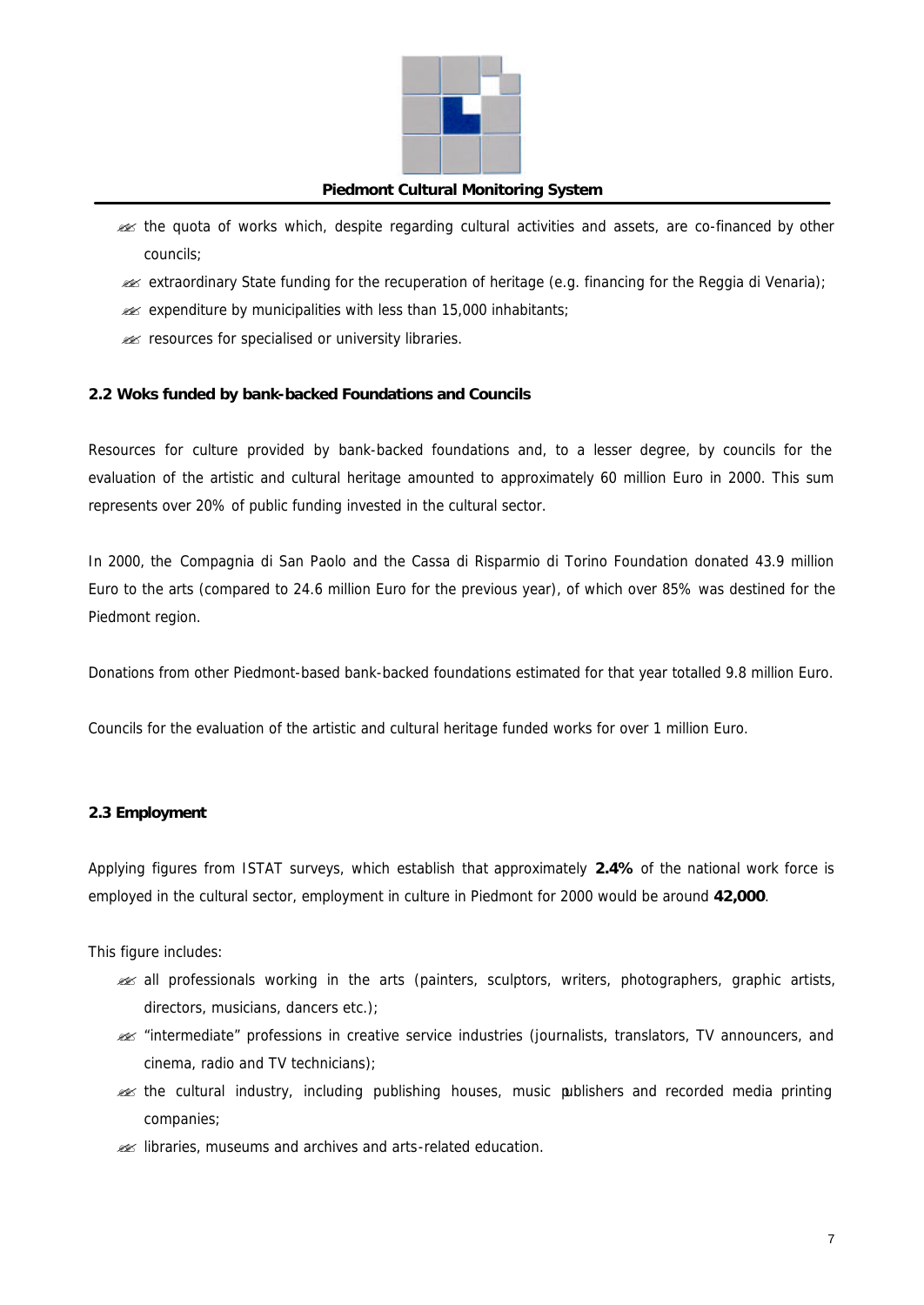

The OCP considers all these categories and selectively monitors and assesses the sub-categories of live performance, theatre, music and dance, publishing, audiovisual production, museums, libraries and archives.

The number of employees directly "observed" by the OCP in the aforementioned sectors for 2000 was approximately **8,000, which is substantially the same as the figure for 1999**. This figure, however, is an underestimate of the actual number of workers in culture, particularly in music.

Of all cultural occupation categories in the region, **publishing is still the subcategory with the greatest number of employees,** representing 35% of all employees (compared, however, with 42% in 1999), followed by museums and cultural activities which are practically in equivalent positions. These two categories were closely matched in 2000 by the audiovisual subcategory, which accounted for 4% more of the regional total than it did the previous year. The audiovisual industry is followed by libraries and archives, which represent approximately 14% of the monitored regional workforce.

Each subcategory monitored behaved differently: cultural activities, libraries and archives and museums increased slightly in comparison with 1999, but largely remained at previous levels. More accentuated activity was seen in the publishing industry, in which a decline was registered, and in the audiovisual industry, whose rapid growth already noted in the past was reconfirmed in 2000.

As far as distribution of employment throughout the provinces is concerned, the Turin province prevails strongly above the others, as the region's larger cultural organisations, both in terms of employees and funds, are based there. It should be considered, however, that a proportion of the organisations accounting for the number of employees in the Turin province in actual fact operate throughout the entire region, and in some cases even nationally and internationally, although the figures for employment are only registered in the province of origin. In comparison with 1999, the region's cultural workforce has gravitated even more conspicuously to the Turin province: in part, this trend can be explained by the increase in employees in the audiovisual industry and by the reduction of employment in the publishing industry, which appear to have mainly affected other provinces.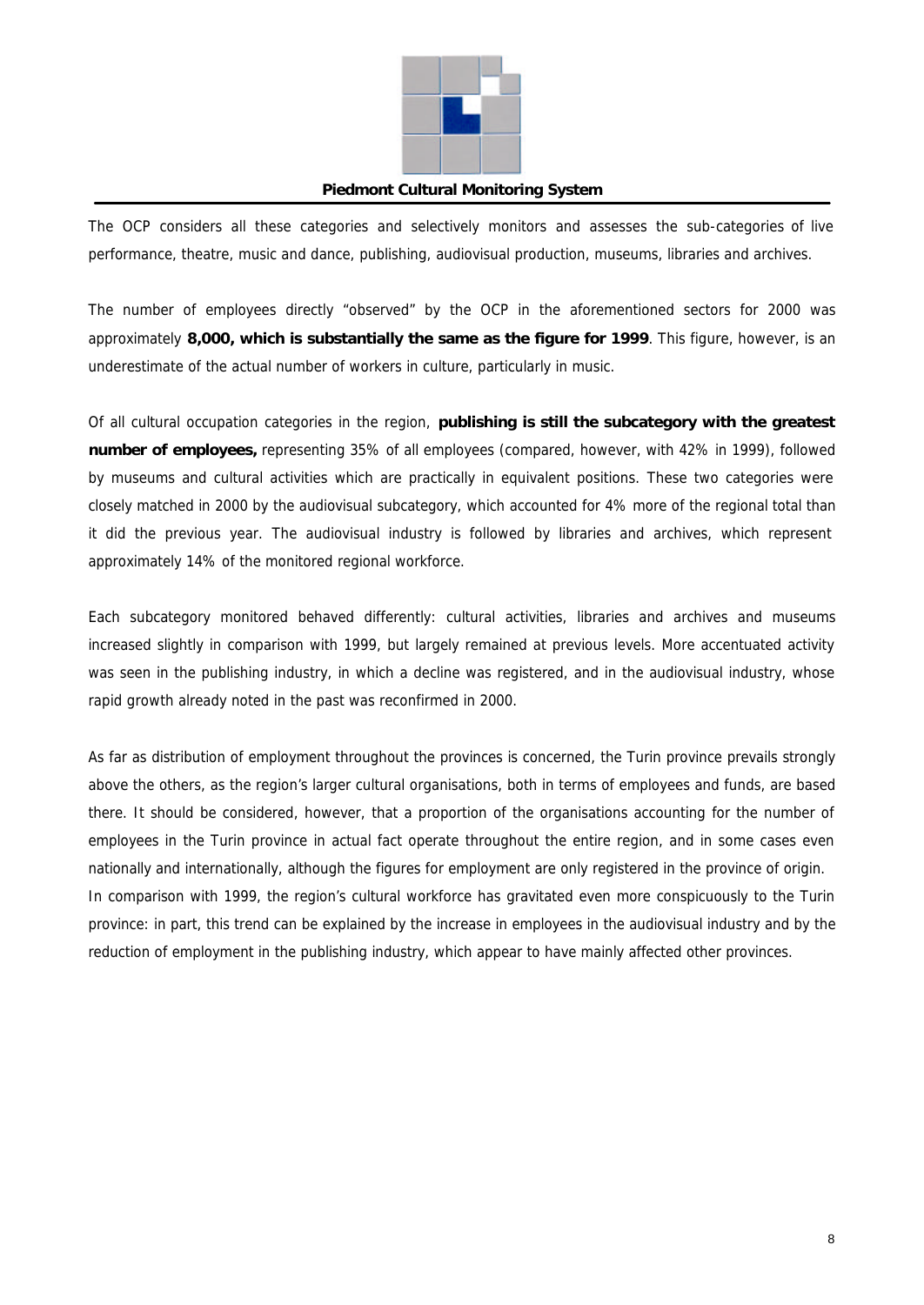

## **3. CULTURAL PRODUCTION**

**Publishing production, with a revenue of over 850 million Euro and approximately 2,800 employees, continues to be the strongest hub of production in the cultural industry,** despite having registered a deceleration in growth with respect to the previous two years.

Production rates of **live performance arts and cultural activities** have remained substantially stable whereas considerable growth was recorded in the number of employees (38%) and revenue (45%) for the **audiovisual industry**. The trend for growth seen in companies operating in the audiovisual industry, and in particular in more structured businesses, was mainly expressed in two ways: the acquisition of other companies in order to diversify activities performed and the achievement of dimensions sufficient to withstand competition in the national and international markets.

#### **CONCLUSIONS**

The high figures for numbers of visitors to museums in Turin and the growth seen in 2001 for museums in the rest of the region can be considered to be the results of several factors, such as investments in cultural assets, (involving both the actual buildings themselves and initiatives for their use), and more consolidated system policies.

While the results of a long period of investment into cultural assets are far from exhausted – simply consider the new opportunities which will open with the relocation of the Savoy Gallery, or the improvement work planned for the circuit of Savoy Residences – new resources still appear to be required in order to exceed the current (good) number of visitors achieved and to initiate new processes to increase demand for museums.

Better programming of events throughout the entire regional territory and, in general, more attention to organising the offer to meet the varied demands of the market, giving space to territorial identities, which could find an efficient means of promotion through cultural events, appear to represent the best way to reinforce demand both locally and beyond.

Other cultural activities and live performances also play equally strategic roles in this scheme of things. The establishment of entertainment circuits and the further development of festivals throughout the region are major goals. It is indeed a more incisive relationship with the territory itself that could become one of the keys to break the current situation, which appears to have stagnated in terms of public demand and consumption in these sectors.